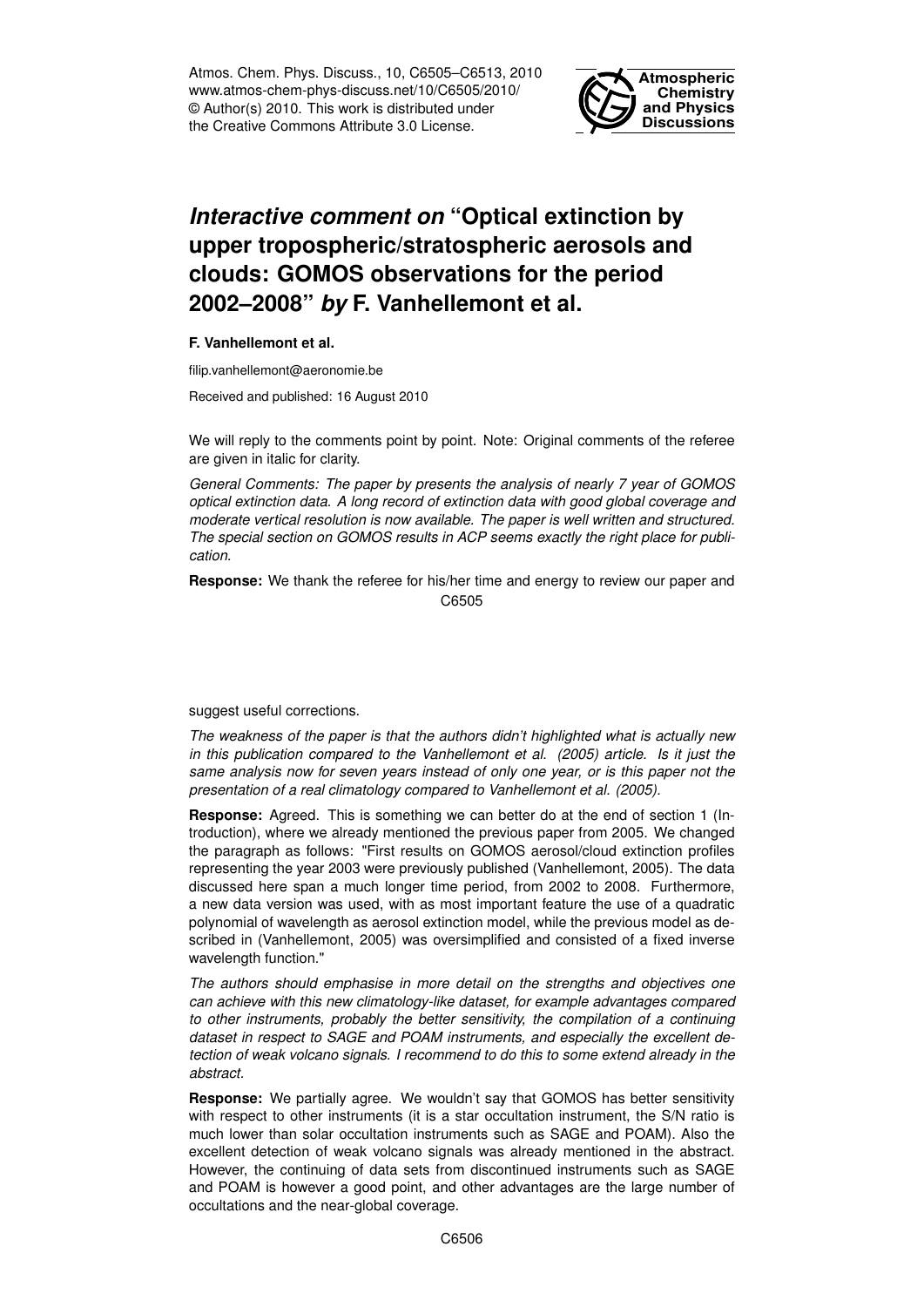We included these issues at the end of the abstract as follows: "Therefore, the importance of the GOMOS aerosol/cloud extinction profile data set is clear: a long-term data record of PSCs, subvisual cirrus, and background and volcanic aerosols in the UTLS region, consisting of hundreds of thousands of altitude profiles with near-global coverage, with the potential to fill the aerosol/cloud extinction data gap left behind after the discontinuation of occultation instruments such as SAGE II, SAGE III and POAM III."

### *Specific comments:*

#### *Abstract:*

*The text is not highlighting what kind of results are really new, for example the authors might give some examples for the opportunity of new analyses.*

**Response:** We are sorry, but here we do not fully understand the comment by the referee, specifically the opportunity for new analyses. Is he referring to analyses that can be performed in the future? If so, what does this have to do with the results that are new in this paper?

*"can be expected" sounds a bit vague for an abstract, where you have already confirmed the good quality of the data in the paper.*

**Response:** Agreed. We have changed "can be expected" by "are obtained".

*Please skip the last sentence and summarise a few results.*

**Response: Agreed.** We removed the last sentence of the abstract and added: "For the first time, we show comparisons of GOMOS 500 nm particle extinction profiles with the ones of other satellite occultation instruments (SAGE II, SAGE III and POAM III), of which the good agreement lends credibility to the GOMOS data set. Yearly zonal statistics are presented for the entire period considered. Time series furthermore convincingly show an important new finding: the sensitivity of GOMOS to the sulfate input by moderate volcanic eruptions such as Manam (2005) and Soufriere Hills (2006). Finally, PSCs are well observed by GOMOS and a first qualitative analysis of the data

C6507

agrees well with the theoretical PSC formation temperature. Therefore, the importance of the GOMOS aerosol/cloud extinction profile data set is clear: a long-term data record of PSCs, subvisual cirrus, and background and volcanic aerosols in the UTLS region, consisting of hundreds of thousands of altitude profiles with near-global coverage, with the potential to fill the aerosol/cloud extinction data gap left behind after the discontinuation of occultation instruments such as SAGE II, SAGE III and POAM III."

*Introduction: The introduction summarises very nicely the current status on stratospheric aerosols, but I would suggest a few more references, for example in section 2 the SPARC report on Stratospheric Aerosol and at the end of section 3 a review paper on PSC formation.*

**Response: Agreed.** In the paragraph on stratospheric aerosols we added: "A good overview of stratospheric aerosol science can be found in (SPARC, 2006)". At the end of the paragraph on PSCs we added: "A more detailed description of PSC formation can be found in the review paper of Zondlo et al. (2000)".

*Retrieval Method: I am missing the details on some instrument parameter like the field of view and vertical sampling.*

**Response: Agreed.** We added the following phrase to section 2 (GOMOS: instrument and obtained data set) : "The integration time to record a GOMOS full spectrum is 0.5 seconds. The actual vertical sampling is determined by this time, together with the vertical velocity of the tangent point (between 0.5 and 3.4 km/s, depending on the obliquity of the occultation) and refraction of the optical path at lower altitudes (which decreases the tangent point vertical velocity). A maximum vertical sampling resolution of 1.7 km can be expected, but during very oblique occultations a 200 meter sampling is obtained. The actual star spectrum is (in normal mode) calculated from 7 CCD rows of the spectrometers, equivalent to a field of view of 0.01 degrees."

*There isn't a quantitative discussion on retrieval errors. A number of problems and restrictions are mentioned but the resulting error in extinction is not presented. The*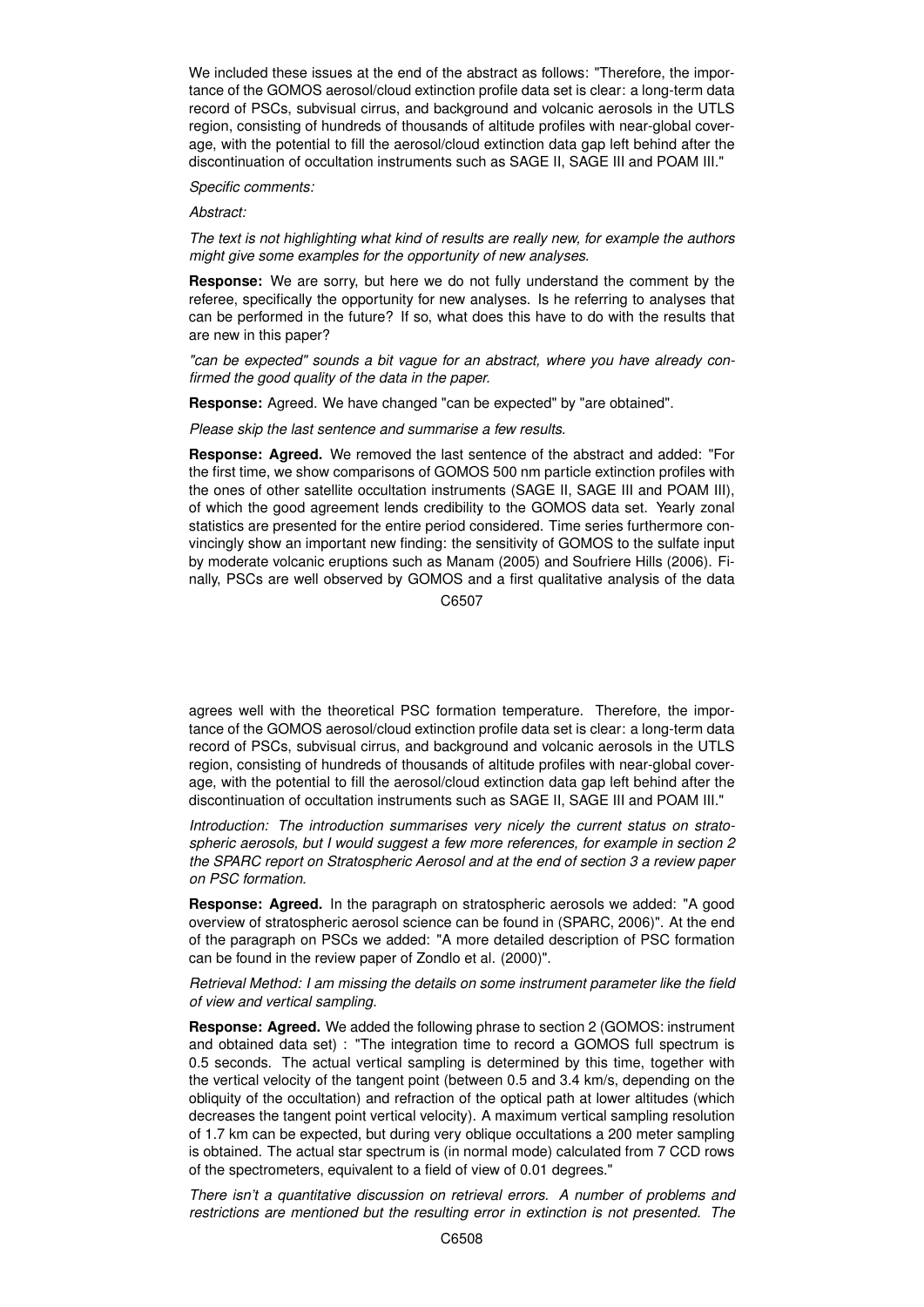*smoothing effect is obvious, but the presentation of averaging kernels would allow to quantify the vertical resolution. Please add some more quantitative error discussion.*

**Response: We partially agree.** A detailed discussion of the retrieval errors and averaging kernels has been given in another paper of this special issue ("GOMOS data characterization and error estimation", Tamminen et al, ACPD 10, 6755-6796, 2010) and a full discussion of these matters seems unnecessary to us. However, we have repeated the main results for aerosols from the paper by Tamminen in our paper here.

We have added the following paragraph at the end of subsection 3.1: "Quantifying the aerosol extinction retrieval error is challenging. A detailed description can be found in another paper of this GOMOS special issue (Tamminen et al., 2010). We repeat the most important ideas and findings here. The random error on a profile is determined by two contributions that we mentioned before: (1) the measurement noise which changes from one stellar source to another due to star magnitude and temperature differences, and (2) the uncorrected residual scintillation component. At the time of writing the GO-MOS error estimation for the operational data products does not yet take the latter into account, so that retrieval errors are likely underestimated. The influence of star magnitude is clear: brighter stars deliver a better signal-to-noise ratio. Star temperature determines the main spectral emission range: hot stars emit in the UV, colder ones in the visible and near-infrared domain. The influence of star temperature on aerosol retrievals nevertheless remains limited; it is star magnitude that plays the crucial role (Tamminen, 2010). Sources of systematic error are of course (1) a possibly wrong aerosol spectral model, and (2) an imperfect ECMWF air density profile, both of which have been estimated by Tamminen et al. (2010). Retrieval errors are of course calculated by standard error propagation through the retrieval chain. Aerosol extinction error estimates (for bright stars) of 30

"As mentioned before, the amount of Tikhonov altitude smoothing is determined by a predefined target resolution of 4 km, at all altitudes, regardless of the star magnitude and temperature. Presentation of averaging kernels is therefore unnecessary; the

C6509

profile resolution is chosen in advance".

*Comparisons: Why do the authors exclude PSC from the analyses but cirrus are taken into account. I guess PSC are easier to exclude. However, the following arguments in the manuscript (P11118L11-15) are also applicable for (subvisible) cirrus clouds around the polar tropopause. Please clarify.*

**Response:** PSCs are typically irregularly shaped, with the result that two different observation geometries lead to large differences. This is less the case for cirrus clouds, for which it is known that they are horizontally extended cloud layers that are very thin; the viewing geometry has a smaller effect here, which means that we can use the measurements for comparisons. We added the following sentence to the paragraph: "This is less of a problem for tropical cirrus since they typically have a very wide horizontal extent and are very thin."

## *Results: There should be a comment why and how you handle negative (physically meaningless) extinctions in the retrieval and the analysis (Fig. 6).*

**Response: Agreed**. This is something that we forgot to mention. Basically, the final retrieval step (spatial inversion) is a linear least-squares problem, and therefore the unknowns (gas concentrations, aerosol extinction coefficients) can assume negative values. No effort is taken during spatial inversion to constrain the retrievals to be positive. In situations where the retrieval error is large, the profiles can become negative. It is important to keep these negative values during further data analysis. One negative value is perhaps physically meaningless, but the average of a large ensemble will be positive. Cutting negative values before taking the average would result in bias.

We added a paragraph to section 3.5 (Retrieval results) since the discussion is important for all following sections (comparisons, yearly zonal means, etc.): "Finally, we should mention here that the obtained particle extinction retrievals sometimes assume negative values, usually at altitudes where the measured signals are low (below the above-mentioned cut-off altitude), or where the particle abundance is low (upper strato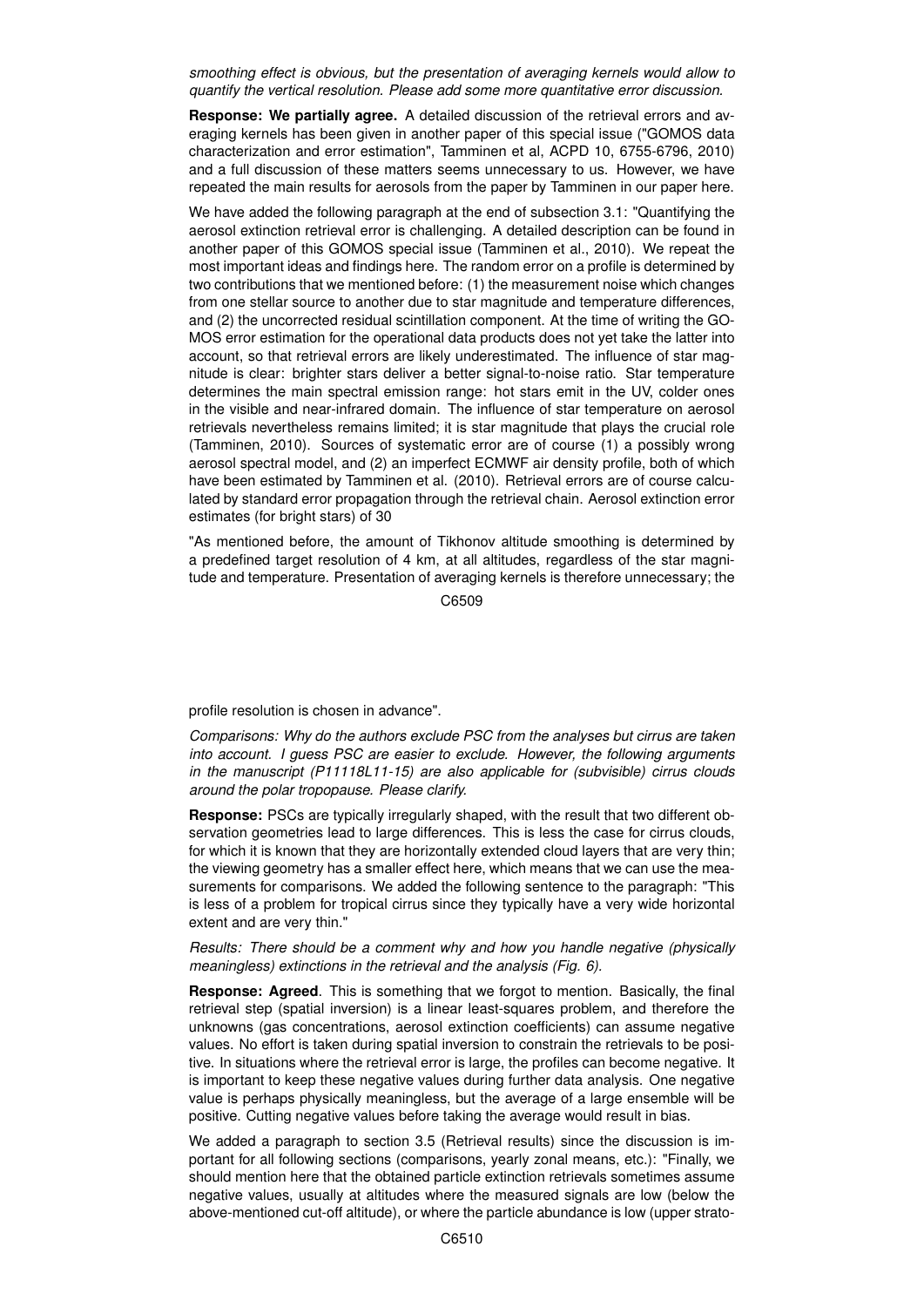sphere and higher). This is a logical consequence of the fact that the last retrieval step (spatial inversion) is linear and that the retrievals are not constrained to be positive. All further results that are discussed in this paper were obtained by processing of data that include negative values; discarding these would lead to biased results."

*To my mind it is more precise to say that GOMOS 'detects' PSC quite well, because so far the type classification is not possible.*

**Response: Agreed.** We have changed the word "observes" to "detects".

*The PSC temperature analysis is only a very rough approach, the results are looking very noisy and are not convincing me. The are missing informations: Is the temperature a retrieved quantity or based on meteorological analyses?*

**Response: Agreed**, we should have been more clear here. The temperature is not retrieved, they are ECMWF analysis profiles. We added the following sentence: "Temperature data were obtained from the GOMOS product files and consist of ECMWF analysis profiles".

*The PSC formation temperature depends on H2O and HNO3 as well. Is this taken into account?*

**Response:** No, not at all. This lies really outside the scope of this paper. Our goal was to give an overview of the GOMOS aerosol extinction data set for the GOMOS special issue, highlighting some observations of interest (such as the temperature dependence of particle extinction), in order to show the potential of the data. This paper is not about detailed scientific modeling of PSCs, which is a study on its own (probably to be done in the future).

*The radius dependence is also not very obvious in the presented data, maybe there is a better way of visualise the information content of Figure 9b (e.g. 2D probability density).*

**Response:** Actually, the entire point of the figure was to show that the radius depen-

C6511

dence is very noisy, due to the unfortunate implementation of the aerosol spectral law in the retrieval processor (which is mentioned in the text). This situation will be improved in the near future with a better algorithm, but the figure represents the situation as it is now: the radius dependence IS not obvious. We therefore prefer to leave the figure unchanged.

*Please specify and highlight the limits of this qualitative analysis of section 5.3. Consequently (so far) the analysis allows to draw only 'moderate' conclusions (see below).*

**Response: Agreed.** We added the following sentence at the end of the section: "The presented PSC results do not add significantly new information to the current knowledge on PSC formation; for this, much more detailed analysis is needed (taking into account all thermodynamic parameters and air parcel dynamics). But the GOMOS measurements clearly contain elements (temperature dependence of extinction and particle sizes) that are crucial in such a detailed study".

*Conclusions: The presented PSC analysis was definitively not sufficient to 'clearly confirm' the theoretical PSC temperature dependence. Please change the wording in the sense of the qualitative and not very detailed analysis.*

**Response: Agreed.** We have removed the sentence "Here, the theoretical PSC temperature dependence was clearly confirmed by GOMOS observations". We have added: "The dependence of PSC formation on temperature is a complex study topic. In this paper, we only showed a first qualitative analysis with GOMOS data, the results of which nevertheless agree with the theoretical PSC temperature dependence."

*Technical corrections:*

*P11114, L23: please explain the acronyms for extinction and wave length.*

**Response:Agreed.** We have changed " $(\beta \sim \lambda^{-4})$ " to "(the Rayleigh limit: extinction  $\beta$ depends on wavelength  $\lambda$  as  $\beta \sim \lambda^{-4})$ ".

*P11118, L15: Is the coincidence window +/- 12 hours? This would be a quite a large*